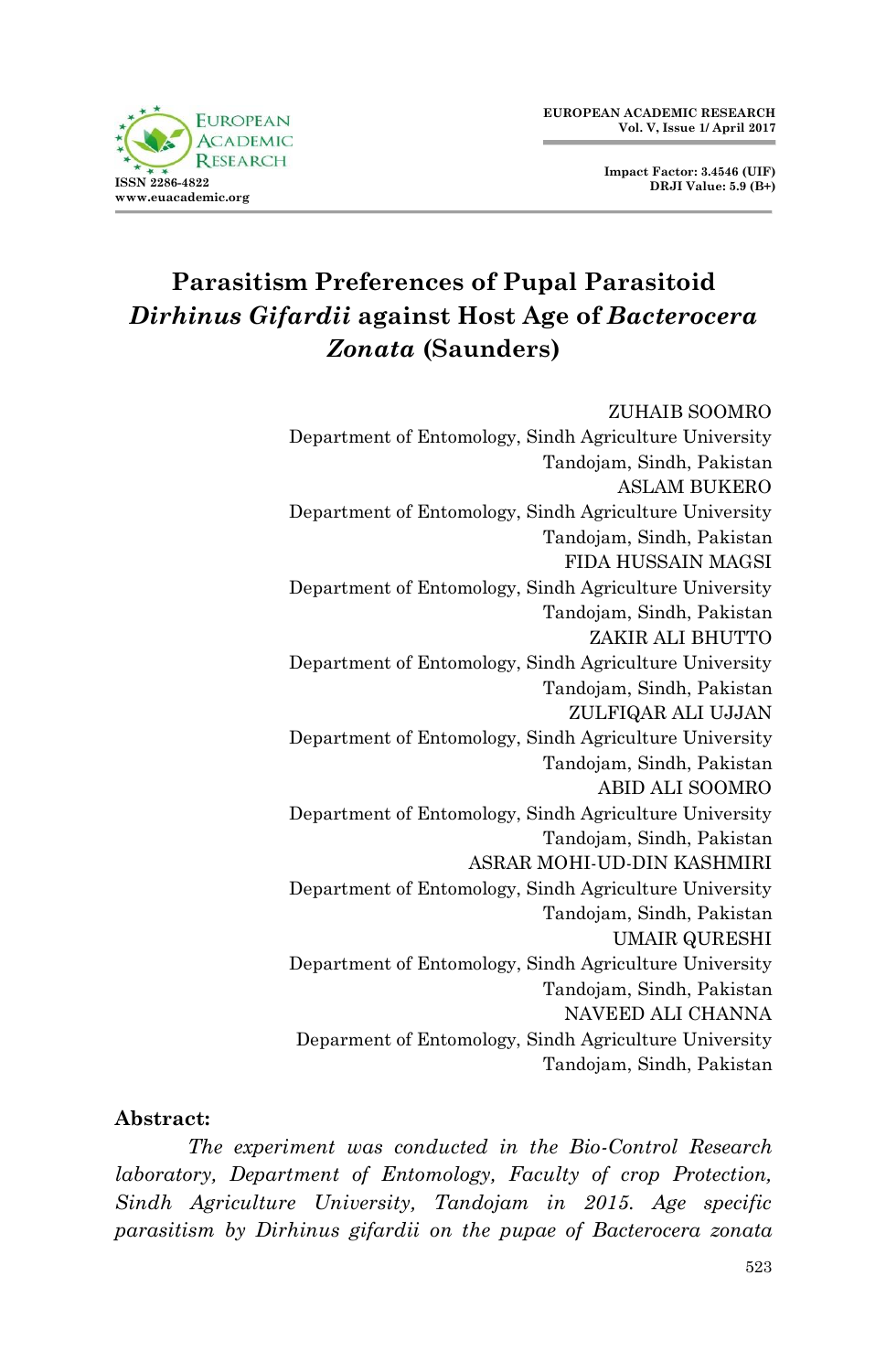*(saunders) was determined at 26±2 ºC and 65±5% RH. For this purpose 24, 48, 72 and 96 hours mature pupae of B. zonata were given to the adult of D. giffardii in cages by maintaining CRD with replication. The result showed that maximum parasitism and shortest emergence time was recorded as (53.33 %) within 10 days on 48 hours mature pupae. The same parasitism percentage (53.33%) was also recorded on 72 hours mature pupae but emergence time was prolonged to 12 days. Minimum parasitism percentage was recorded on 24 hours mature pupae followed by 96 hours. The female and male ratio varied significantly, it was recorded as 1:3, 1:9, 1:7 and 1:1.50 on 24, 48, 72 and 96 hours mature pupae, respectively. It is concluded that for culture development of D. giffardii 48 hours mature pupae should be utilized for better parasitism %, emergence and male female ratio.*

**Key words**: *Dirhinus gifardii*, *Bactrocera zonata*, Pupation, Parsitism, Bio-control.

## **INTORDUCTION**

The fruit flies are very common pests of economic importance in nearly all tropical, subtropical and various temperate regions of the world [3]. In Pakistan, *Bacterocera zonata* is one of the serious species of fruit flies, which attacks guava, mango, peaches, papaya, persimmon and citrus. Damage by this species has been reported as (25-50%) in guava, (10-15%) in mango and (40%) in persimmon [12]. Sour orange appeared to be the highest susceptible host, followed by orange and guava, whereas mandarin, apple, mango and fig were more resistant [9]. *Dirhinus giffardii* (hymenoptera: chalcididae) a pupal parasitoid of fruit flies, which was originally described from Nigeria Subsequently. This species was introduced as a biological control agent in Bolivia against medfly. It plays an important role to control many species of fruit flies and reported as an efficient bio-control agent [1]. It has been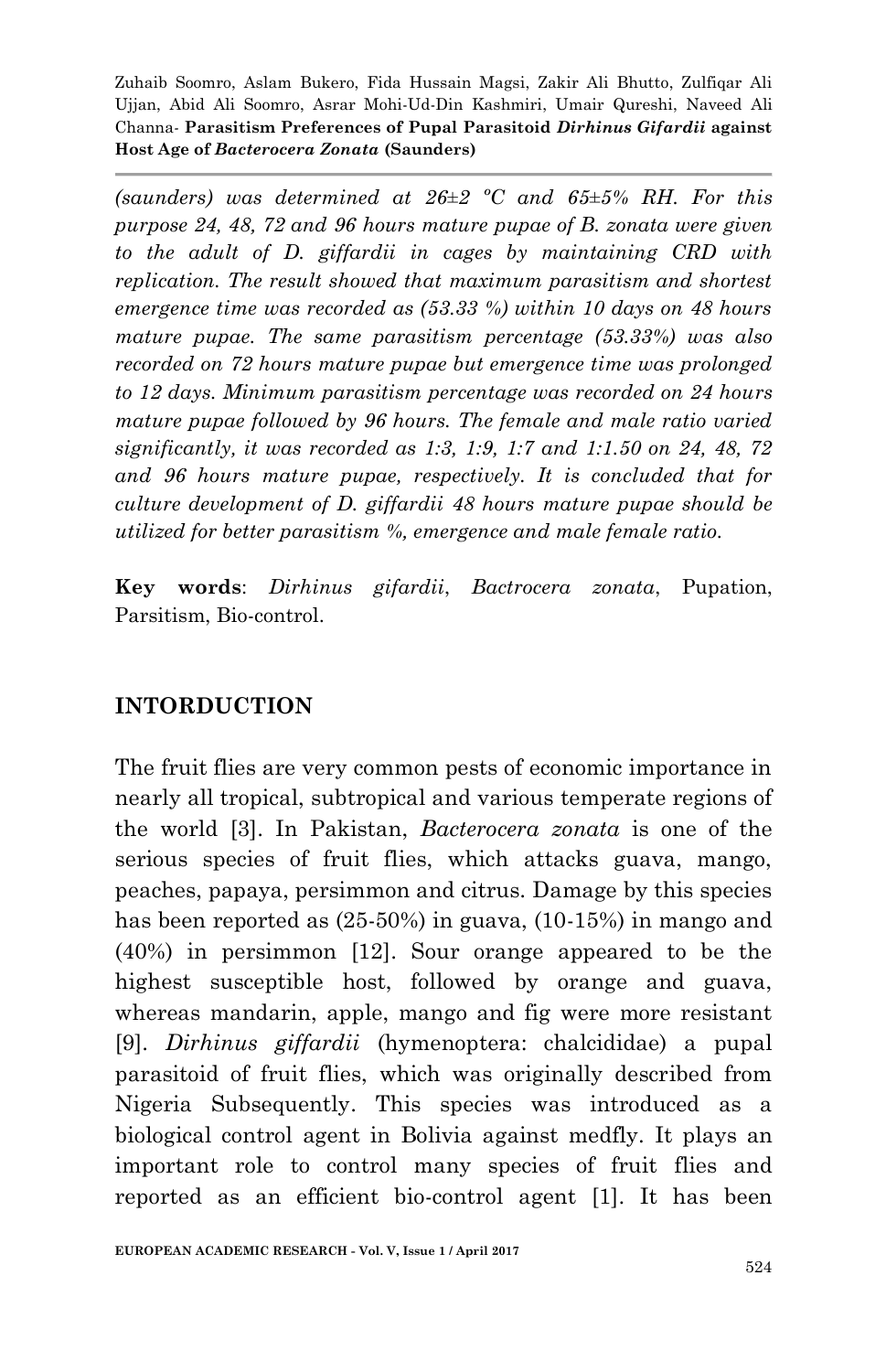potentially exploited as bio-control agents against different fly species in Pakistan but its parasitism on different aged pupae may be variable and needs to be determined specifically. *Bactrocera zonata* is one of the most harmful species of family Tephritidae.

Adult Fruit fly is more or less about the size of a house fly. These are pale yellow to blackish brown in color decorated with several species of brown yellow. Bodies of these are cone posteriorly and females were provided with a sharp ovipositor tip of the abdomen [15]. Most of the fruit fly species are highly polyphagous attacking several important vegetables and fruits including citrus, guava, mango, avocado, tomatoes, cucurbits and pepper etc. Female adults of the fruit flies lay eggs underside of the skin of the vegetables and fruits cause direct losses. The eggs develop into larvae that feed in the decaying flesh of the crop. Infested fruits and vegetables quickly rot and turn into inedible or drop to the ground. In additional causing direct losses in the market ability and yield which possess significant threats to quarantine security and thus to international trade in fresh vegetables and fruits world-wide [8]. Female flies deposit their eggs inside the flesh of appropriate hosts and developing maggots nourish on the fruit flesh decline large amounts of fruit and make it unfit for feeding or selling [2]. Damage to fruit result in a loss of about 7 billion rupees annually of the farmer in Pakistan, besides losses to traders, retailers and exporters. Some fruits such as guava fruit fly cause up to 100% loss of harvested fruit in Haripur and Kohat were severely damaged. [12] and 76.5% in Bannu. In Egypt *B. zonata* has caused an estimated 190 million Euros damage per year. *B. zonata* also invade many countries of the Middle East [7]. Current annual cost of damage in the Middle East is estimated at EUR 320 million and intensive control measures required to grow susceptible plants commercially.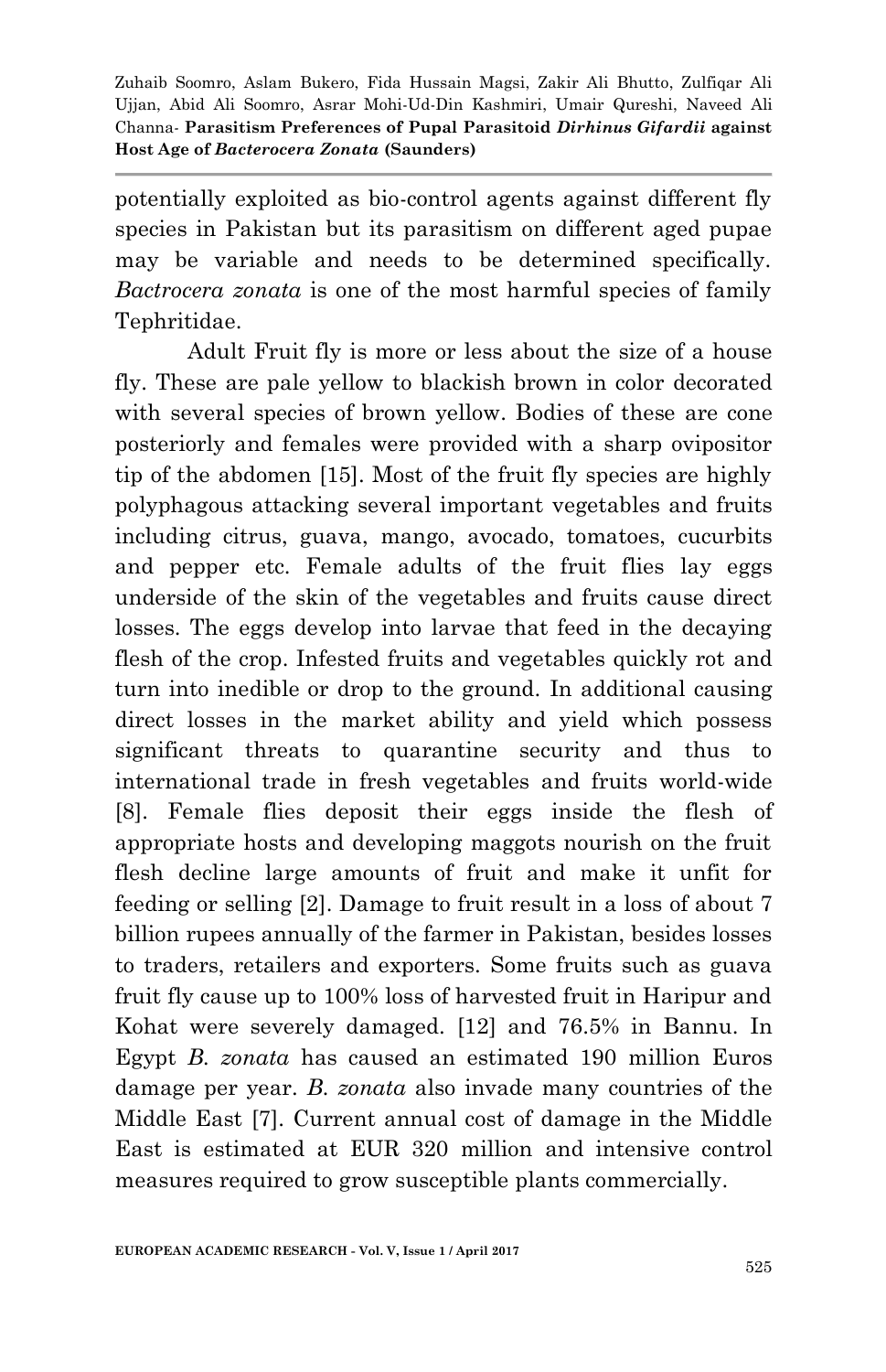Insect pest badly disturbing agricultural production is mostly depressed by applying large amount of hazardous chemical. Generally 30-40 percent losses are observed in the field yields at the time of pre-harvest and post-harvest was made up by common insects [11]. The indiscriminate use of pesticides creates many complications like as make the environment pollute, developing resistance to insect pests and minor pests. According to an assessment pesticides affect the health of around 400,000 to 2,000,000 people every year of these 1,000 to 40,000 die especially in the progressive countries [10]. With concentrated expression on substitute control methods are introduced as bio-control. Exact application of the bio-control active procurement, biologically and justifiable approach to pest control. Community support for the implementation of biological control as one of the preferred methods of administration of native and non-native pests mounting in many countries around the world. It caused to especially ways to increase the utilization and efficiency application of traditional and complementary biological control for the production and release of biological control agents. Flourishing biological control program mainly rely on the production of natural enemies in the most efficient and economical manner. Extensive advances in the use advanced techniques for efficient production of parasitoids and predators documented. The artificial rearing of parasitoids insects began long ago with the main goal to try to obtain an average to multiply and produce parasitoids in biological control strategies to be published. But it is also a powerful tool to perform studies on biology, physiology and behavior of the entomophagous especially endoparasitoid species [6]. Biological control is comparatively stable, nontoxic, efficient and ecologically friendly. It can be welldefined as the achievement of parasites, parasitoids, predators and pathogens to retain pest populations at lesser mean than the level of economic damage. Consequently non-target species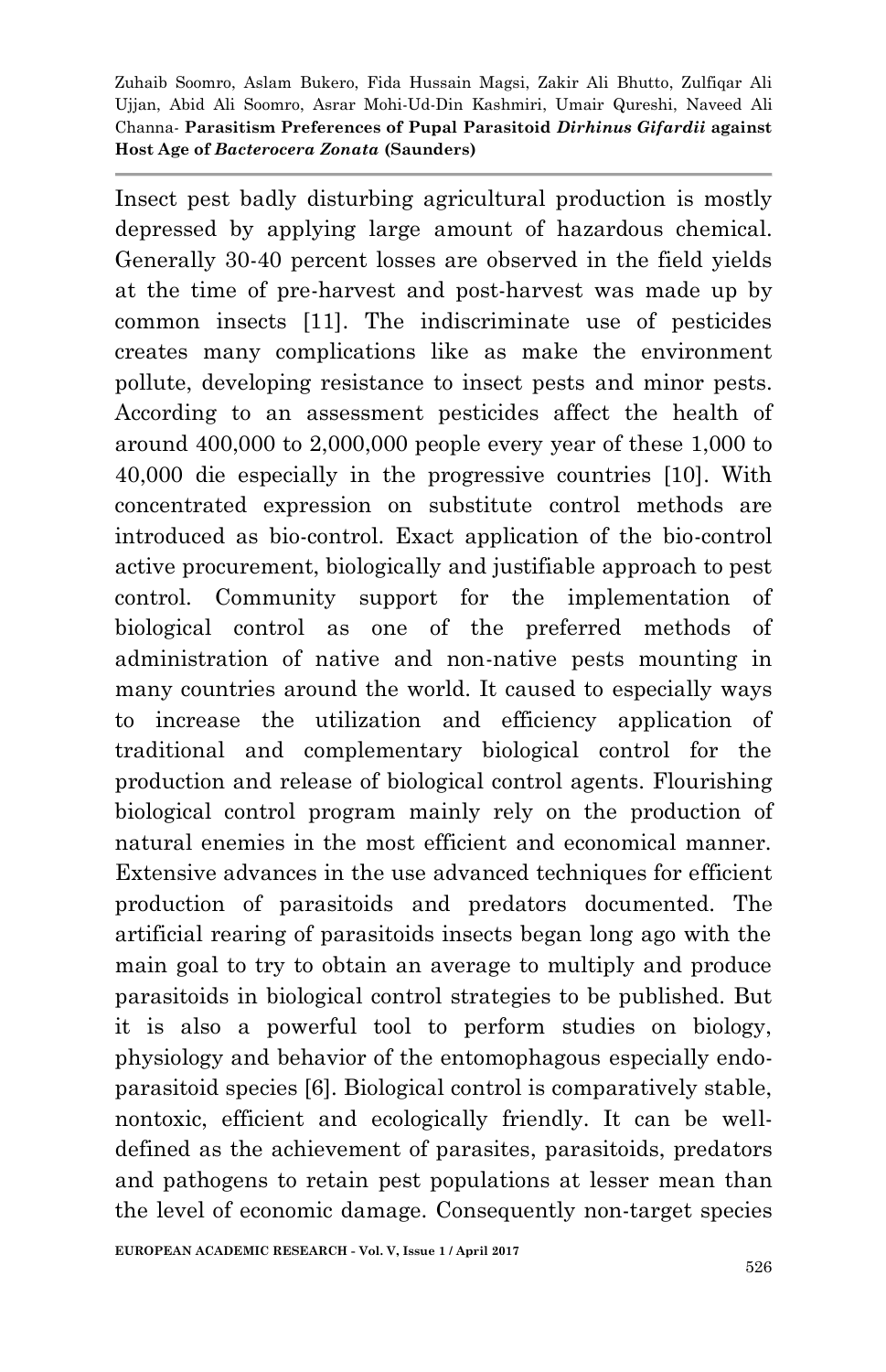are safe. Effective natural enemies frequently remain to have a deletion year disturb insect pests [4]. *Dirhinus giffardii* a pupal parasitoid of fruit fly originated in West Africa and has been presented in more than 20 countries mostly in the Central American regions and Pacific [14] ecto-parasitoid tephritid pupae of fruit flies. Female of *D. giffardii* pierce the pupae wall and deposit eggs on the host pupa. The host continues to develop until the larva emerged parasitoids when host is paralyzed and eaten by the larva [13]. Females of *D. giffardii* like to attack larger species of hosts when given a selection resulting in greater parasitoid offspring. The newly hatched wasp larvae are transparently white in color feeding on the host tissue and then they grow up in size. Then host pupa is dead only remaining outer tissue (puparium). The emergence of male wasp often takes place in the morning and it emerges 2 to 3 days earlier than female ones. The wasps mate after emergence. There is only one egg is deposited in each pupa. In the condition of 27℃ and 70 to 75 RH and adult last about 18 to 30 days. It includes 2 days of egg stage 9 to 10 days of larva stage 7 to 8 days of pupa stage and an adult can live about 10 to 15 days [13]. The significance of parasitoids in the enhanced version of bio-control lots of harmful insect reported by numerous workers [13]. It has been exploited as possible natural enemies are used against many species of fruit flies in Pakistan its attacks on diverse hosts. This suggested [5] that *D. giffardii* could already attack on *B. dorsalis* pupae and it has only a minor desired on non-parasitized pupae of fruits fly *B. correcta* and *B. dorsalis*. There were observed effect of parasitoid and pupae age and host parasitoid parasitism rates and density. The highest parasitization was observed in three days. Suggested that *D.giffardii* is a very essential bio control agent so this study was intended to assess the assessment of parasitization and progress of it's on diverse parasitoid.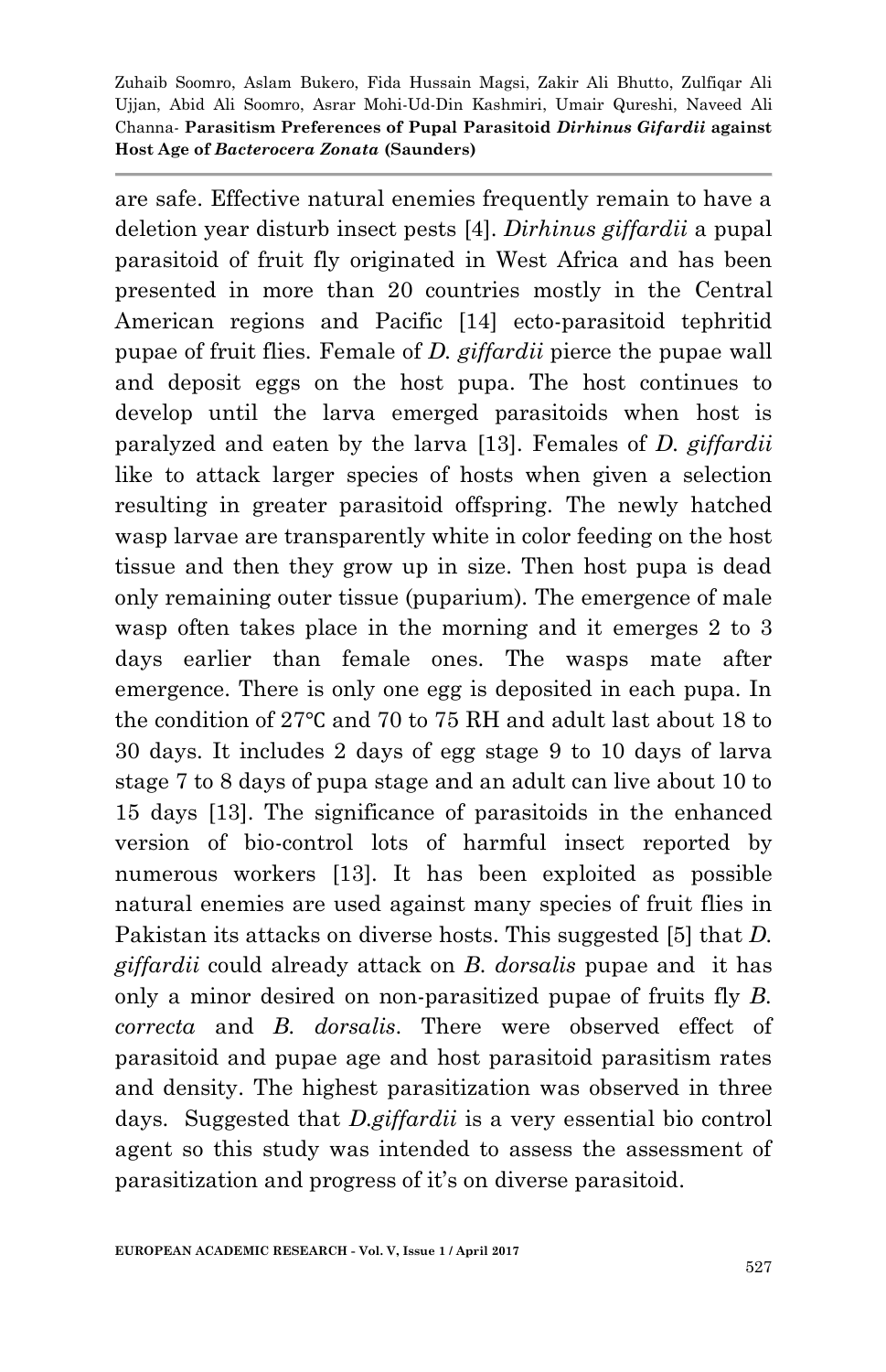## **MATERIAL AND METHODS**

The experiment was conducted in the Bio-Control Research laboratory, Department of Entomology, Faculty of crop Protection, Sindh Agriculture University, Tandojam to evaluate the parasitism preferences of pupal parasitoid *Dirhinus gifardii* against host age of *Bacterocera zonata* (saunders) under laboratory conditions during 2015 at Temperature 26±2 and Relative humidity  $65\pm5$  %. In this experiment we determine the pupal parasitism % and age specific parasitism of *Dirhinus giffardii* on *B. zonata*.

## **Collection of infested fruits:**

The infested guava fruits was collected from Sikandar Agriculture Farm Tandojam and Dheli Agricultural Farm, NIA, Tandojam. The infested fruits were kept in trays having sawdust. The trays were shifted in the cage, when maggots were pop out and drop themselves from infected fruits on to the sawdust for pupation. The sawdust were then sieved to collect the pupae of fruit flies.

## **Adult diet:**

Pupal parasitid, *D. giffardii* was fed with artificial diet containing 30% honey and 70% distilled water.

## **Experiment design:**

The experimental was laid out in a Completely Randomized Design (CRD) with three replications. The pupae of different age were placed in the cage for egg lying of the parasitoid. The treatments were  $T_1$  (24 hours. mature pupae),  $T_2$  (48 hours. mature pupae),  $T_3$  (72 hours. mature pupae) and  $T_4$  (96 hours. mature pupae). In each replication 15 pupae of *B. zonata* was kept under 5 cm layer of plant debris inside the plastic cage (1ʹ× 1ʹ×1) separately. Eight pairs of *D. giffardii* was released for 48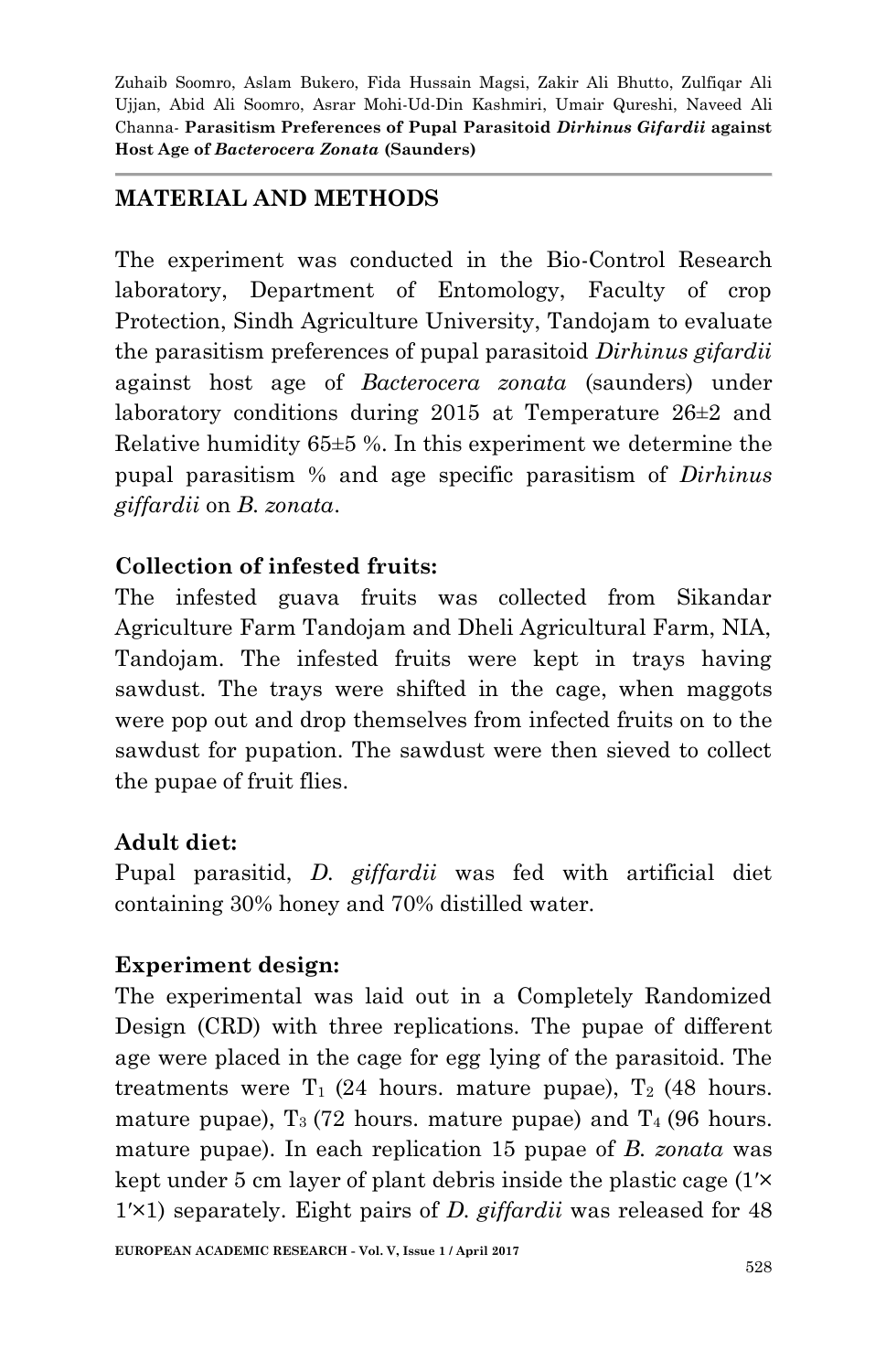hours. in plastic cages to determine the pupal parasitism percentage and pupal age preference of the parasitoid on *B. zonata*. The collected data was subjected for statistical analysis (Zar, 1996).

## **RESULTS**

The results presented in Table 1 indicated that 24 hours mature pupae of *B. zonata* was parasitoids with *D. giffardii*. The highest emergence of male pupal parasitoid *D. giffardii* was obtained 3.00 (20.0%) and female 1.0 (6.67%), total emergence 4.0 (26.67%) were recorded after 12 days of immature development period. The minimum emergence of male pupal parasitoid *D. giffardii* was recorded 2.33 (15.56 %) and female 1.0 (6.67%), total emergence 3.33 (22.22%) were observed after 12 days of immature development period. The parasitoid was not emerged out after 13 and 14 days of development period. It was observed that parasitoid was emerged out after 11 and 12 days of development period the highest emergence of male parasitoid was recorded and maximum parasitism percentage was seen at 12 days after completed immature development period in the 24 hours mature pupae of *B. zonata*.

The results depicted in Table 2 showed that 48 hours mature pupae of *B. zonata* was parasitoids with *D. giffardii*. The maximum emergence of male parasitoid *D. giffardii* was recorded 7.00 (46.67%) and female 1.0 (6.67%), total emergence 8.0 (53.33%) were recorded after 10 days of immature development period. Similarly, minimum emergence of male parasitoid was observed 0.33 (2.22%) and female 1.67 (11.11%), total emergence 2.0 (13.33%) were observed after 11 days of immature development period. The parasitoid was not emerged out after 12 and 13 days of development period. The findings of present results showed that parasitoid was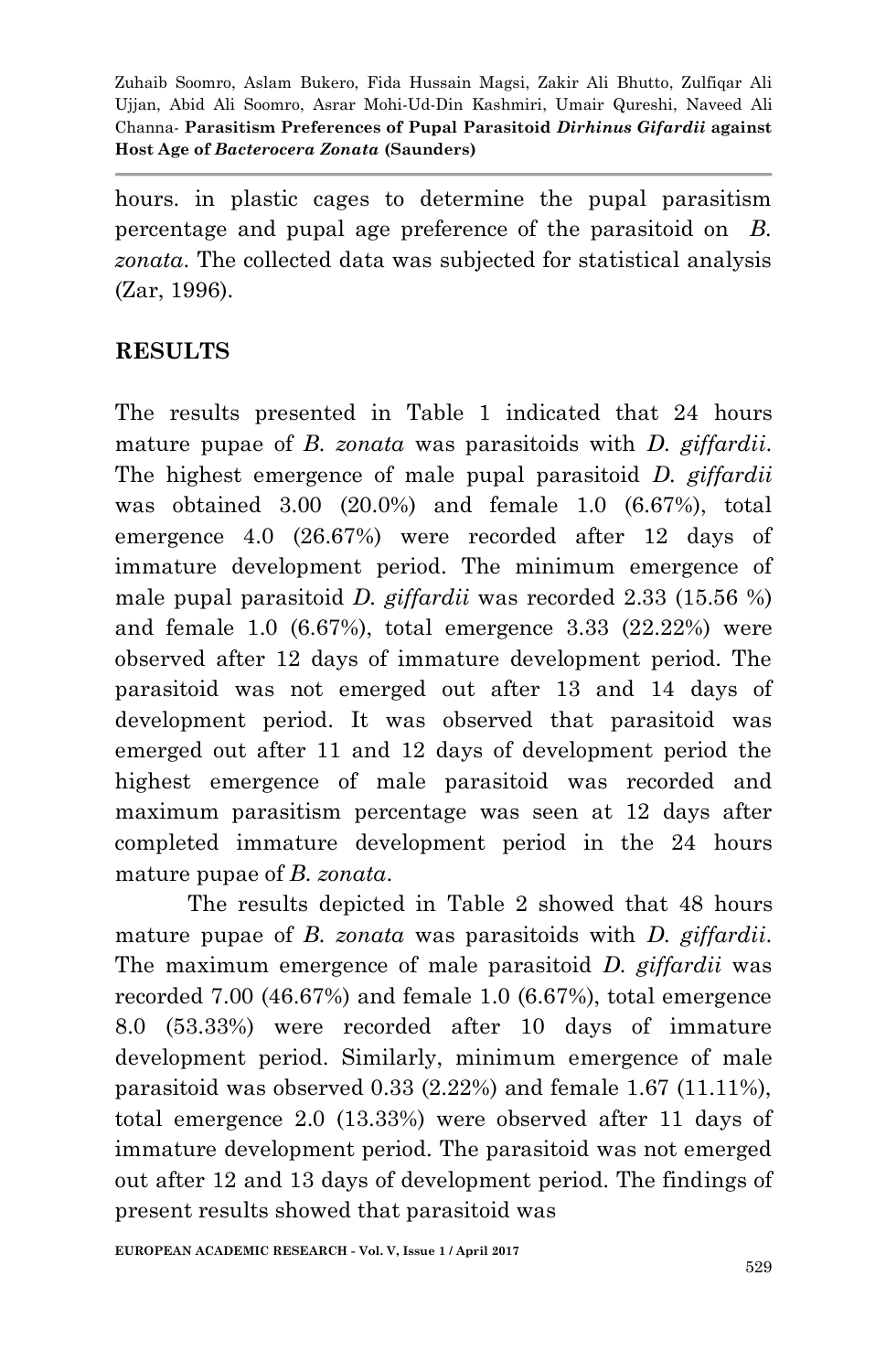| Table | Development time, emergence and parasitism percentage after parasitization of |
|-------|-------------------------------------------------------------------------------|
|       | Dirhinus giffardii of 24 hours mature pupae of Bactrocera zonata.             |

| Development<br>Time (Days) | Male | Male<br>Emergence<br>percentage | Female | Female<br>Emergence<br>percentage | Total | Parasitism<br>percentage |
|----------------------------|------|---------------------------------|--------|-----------------------------------|-------|--------------------------|
|                            | 2.33 | 15.56                           | 1.00   | 6.67                              | 3.33  | 22.22                    |
| 12                         | 3.00 | 20.00                           | 00.1   | 6.67                              | 4.00  | 26.67                    |
| 13                         | 0.00 | 0.00                            | 0.00   | 0.00                              | 0.00  | 0.00                     |

| Table2 | Development time, emergence and parasitism percentage after parasitization of |
|--------|-------------------------------------------------------------------------------|
|        | Dirhinus giffardii of 48 hours mature pupae of Bactrocera zonata.             |

| Development<br>Time (Days) | Male | Male<br>Emergence<br>percentage | Female | Female<br>Emergence<br>percentage | Total | Parasitism<br>percentage |
|----------------------------|------|---------------------------------|--------|-----------------------------------|-------|--------------------------|
| 10                         | 7.00 | 46.67                           | 1.00   | 6.67                              | 8.00  | 53.33                    |
| 11                         | 0.33 | 2.22                            | 1.67   | 11.11                             | 2.00  | 13.33                    |
| 12                         | 0.00 | 0.00                            | 1.00   | 6.67                              | 1.00  | 6.67                     |
| 13                         | 0.00 | 0.00                            | 0.00   | 0.00                              | 0.00  | 0.00                     |

gradually emerged after 10 and 11 days of development period. It was observed that the highest emergence of male parasitoid was obtained and parasitism percentage was recorded after 10 days development period of parasitoid in the 48 hours mature pupae of *B. zonata*.

The results presented in Table 3 displayed that 72 hours mature pupae of *B. zonata* was parasitoids by *D. giffardii*. The maximum emergence of male parasitoid *D. giffardii* was observed 6.67 (44.44%) and female 1.33 (6.67%), total emergence 8.0 (53.33%) were recorded after 12 days of development period. Whereas, after 13 days development period the highest emergence of female parasitoid was seen 3.33 (22.22%) and male 2.67 (17.78%), total emergence 6.0 (40.0%) were recorded. The results further revealed that after the 14 days of emergence the highest male emergence of parasitoids was observed 2.33 (15.56%) and female emergence was recorded 1.33 (8.89%), total emergence 3.67 (24.44%) were recorded. The parasitoid pupae was not emerged after 15 days of development period. The findings of present results indicated that the parasitoid started to emerge from 12 to 14 days after completed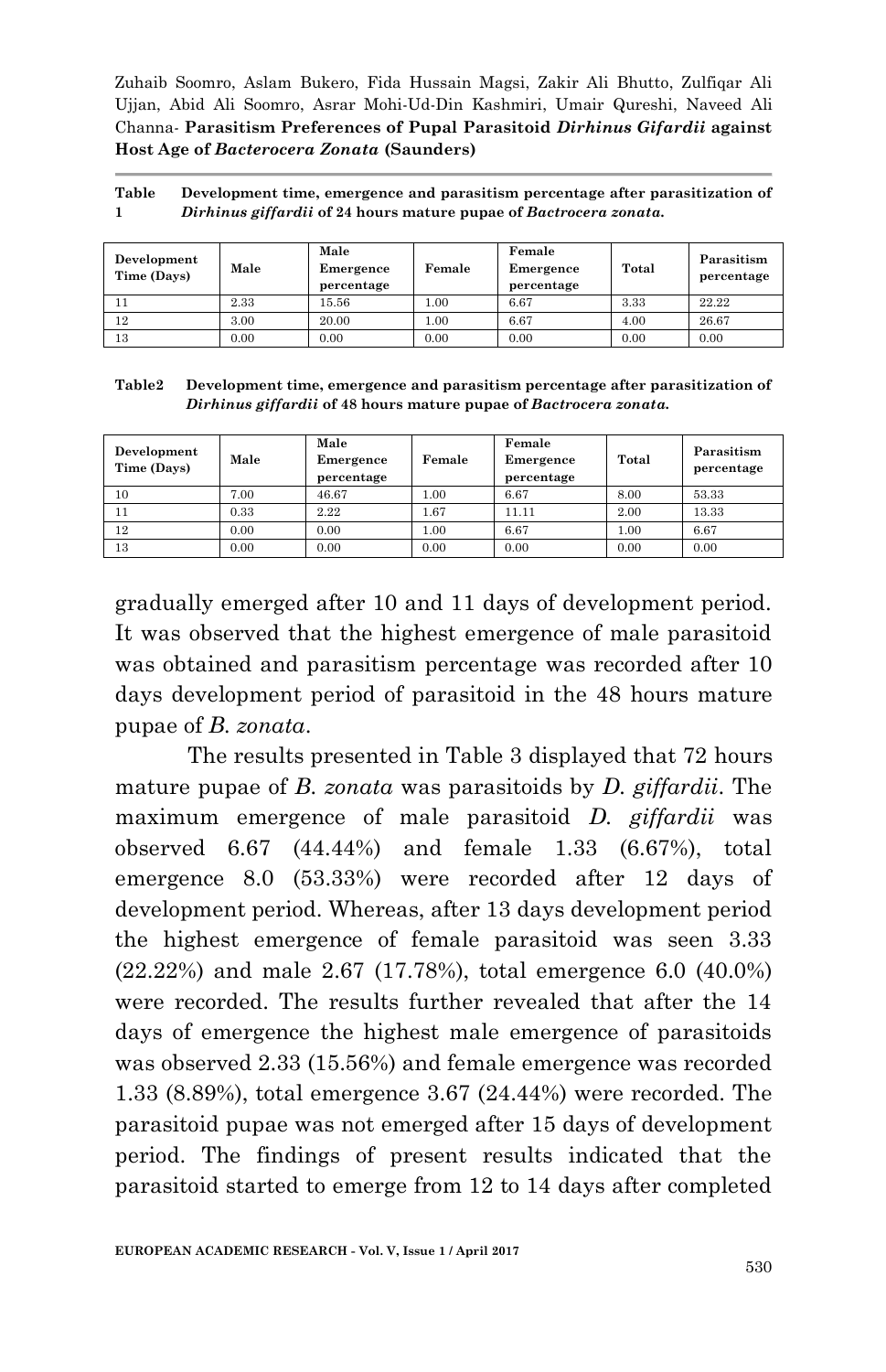their immature development period. The highest emergence of male parasitoid and parasitism percentage was recorded after 12 days of development period of parasitoid in the 72 hours mature pupae of *B. zonata*.

The results described in Table 4 indicated that 96 hours mature pupae of *B. zonata* was used for parasitism. In this study it was noted that the maximum emergence of male parasitoid *D. giffardii* was seen 4.33 (28.89%) and female 3.0 (20.0%), total emergence 7.33 (48.89%) were observed after 10 days of development

**Table 3 Development time, emergence and parasitism percentage after parasitization of**  *Dirhinus giffardii* **of 72 hours mature pupae of** *Bactrocera zonata.*

| Development<br>Time (Days) | Male | Male<br>Emergence<br>percentage | Female | Female<br>Emergence<br>percentage | Total | Parasitism<br>percentage |
|----------------------------|------|---------------------------------|--------|-----------------------------------|-------|--------------------------|
| 12                         | 6.67 | 44.44                           | 1.33   | 8.89                              | 8.00  | 53.33                    |
| 13                         | 2.67 | 17.78                           | 3.33   | 22.22                             | 6.00  | 40.00                    |
| 14                         | 2.33 | 15.56                           | 1.33   | 8.89                              | 3.67  | 24.44                    |
| 15                         | 0.00 | 0.00                            | 0.00   | 0.00                              | 0.00  | 0.00                     |

| Table          | Development time, emergence and parasitism percentage after parasitization |
|----------------|----------------------------------------------------------------------------|
| $\overline{4}$ | of Dirhinus giffardii of 96 hours mature pupae of Bactrocera zonata.       |

| Development<br>Time (Days) | Male | Male<br>Emergence<br>$\%$ | Female | Female<br>Emergence<br>percentage | Total | Parasitism<br>percentage |
|----------------------------|------|---------------------------|--------|-----------------------------------|-------|--------------------------|
| 10                         | 4.33 | 28.89                     | 3.00   | 20.00                             | 7.33  | 48.89                    |
| 11                         | 2.00 | 13.33                     | 0.00   | 0.00                              |       | 13.33                    |
| 12                         | 2.00 | 13.33                     | 3.00   | 20.00                             | 5.00  | 33.33                    |
| 14                         | 0.00 | 0.00                      | 1.33   | 8.89                              | 1.33  | 8.89                     |

period. The result further revealed that emergence of male parasitoid was recorded 2.0 (13.33%) after 11 days of immature development period. The results further depicted that after the 12 days of development period the maximum emergence of male parasitoids was recorded 2.0 (13.33%) and female emergence was observed 3.0 (20.0 %), total emergence 5.0 (33.33%). After 13 days of immature development period only female emerged out from parasitoid pupae 1.33 (8.89%) was recorded. The findings of present results showed that parasitoid was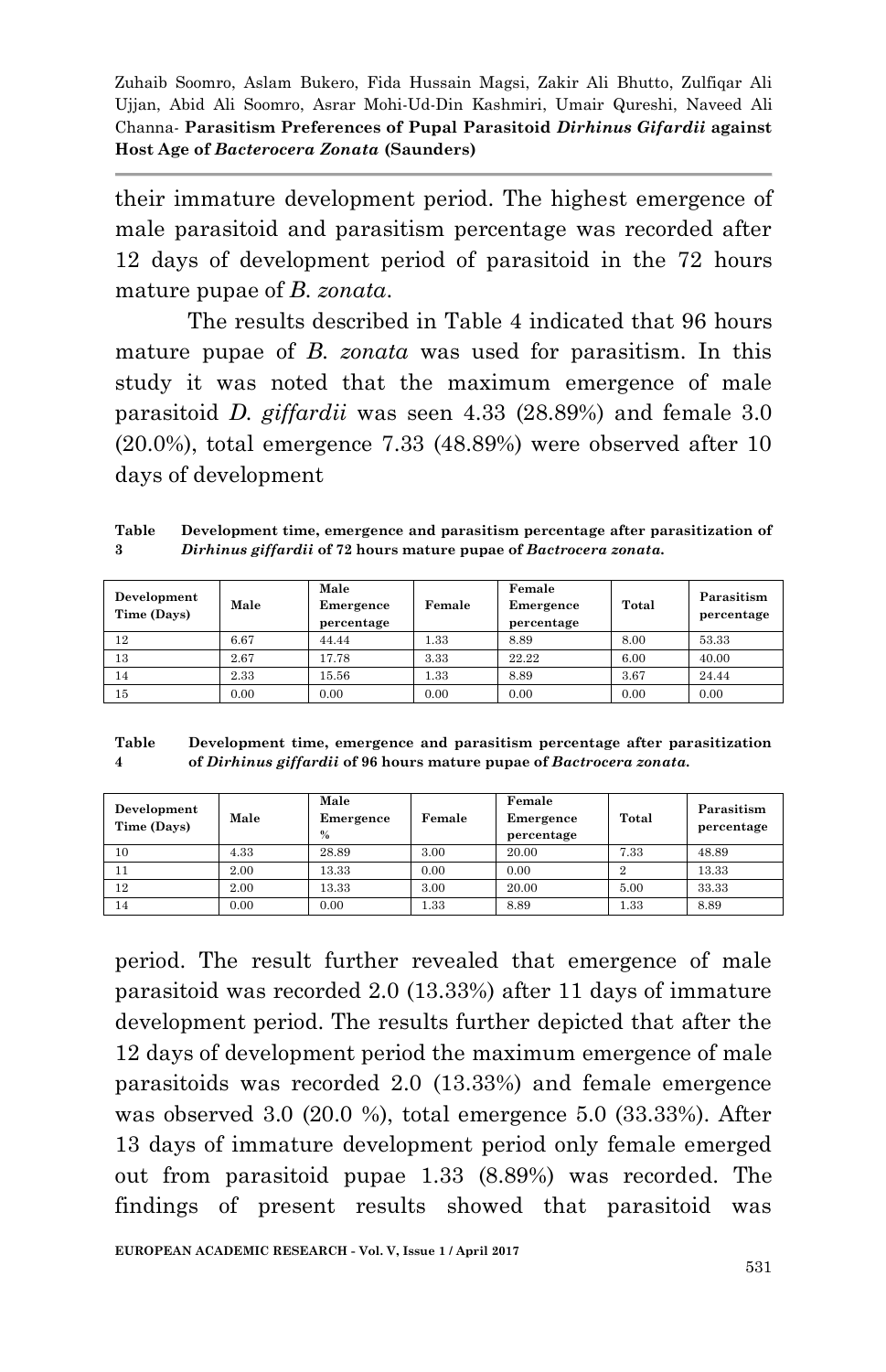gradually emerged after 10 and 13 days of development period. It was observed that the highest emergence of male parasitoid was obtained and parasitism percentage was recorded after 10 days development period of parasitoid in the 96 hours mature pupae of *B. zonata*.

## **DISCUSSION**

The results indicated that 24 hours mature pupae of *B. zonata* was parasitoids with *D. giffardii*. It was observed that parasitoid was emerged out after 11 and 12 days of development period the highest emergence of male parasitoid was recorded and maximum parasitism percentage was seen at 12 days after completed immature development period in the 24 hours mature pupae of *B. zonata*. The results further showed that parasitoid was gradually emerged after 10 and 11 days of development period. It was observed that the highest emergence of male parasitoid was obtained and parasitism percentage was recorded after 10 days development period of parasitoid in the 48 hours mature pupae of *B. zonata*.

The results indicated that the parasitoid started to emerge from 12 to 14 days after completed their immature development period. The highest emergence of male parasitoid and parasitism percentage was recorded after 12 days of development period of parasitoid in the 72 hours mature pupae of *B. zonata*. The findings of present results showed that parasitoid was gradually emerged after 10 and 13 days of development period. It was observed that the highest emergence of male parasitoid was obtained and parasitism percentage was recorded after 10 days development period of parasitoid in the 96 hours mature pupae of *B. zonata*. Our findings have more or less conformity with those of Zhao *et al*. (2013) The results showed that *P. vindemmiae* parasitized pupae of all ages and the number of high parasitism was 3-6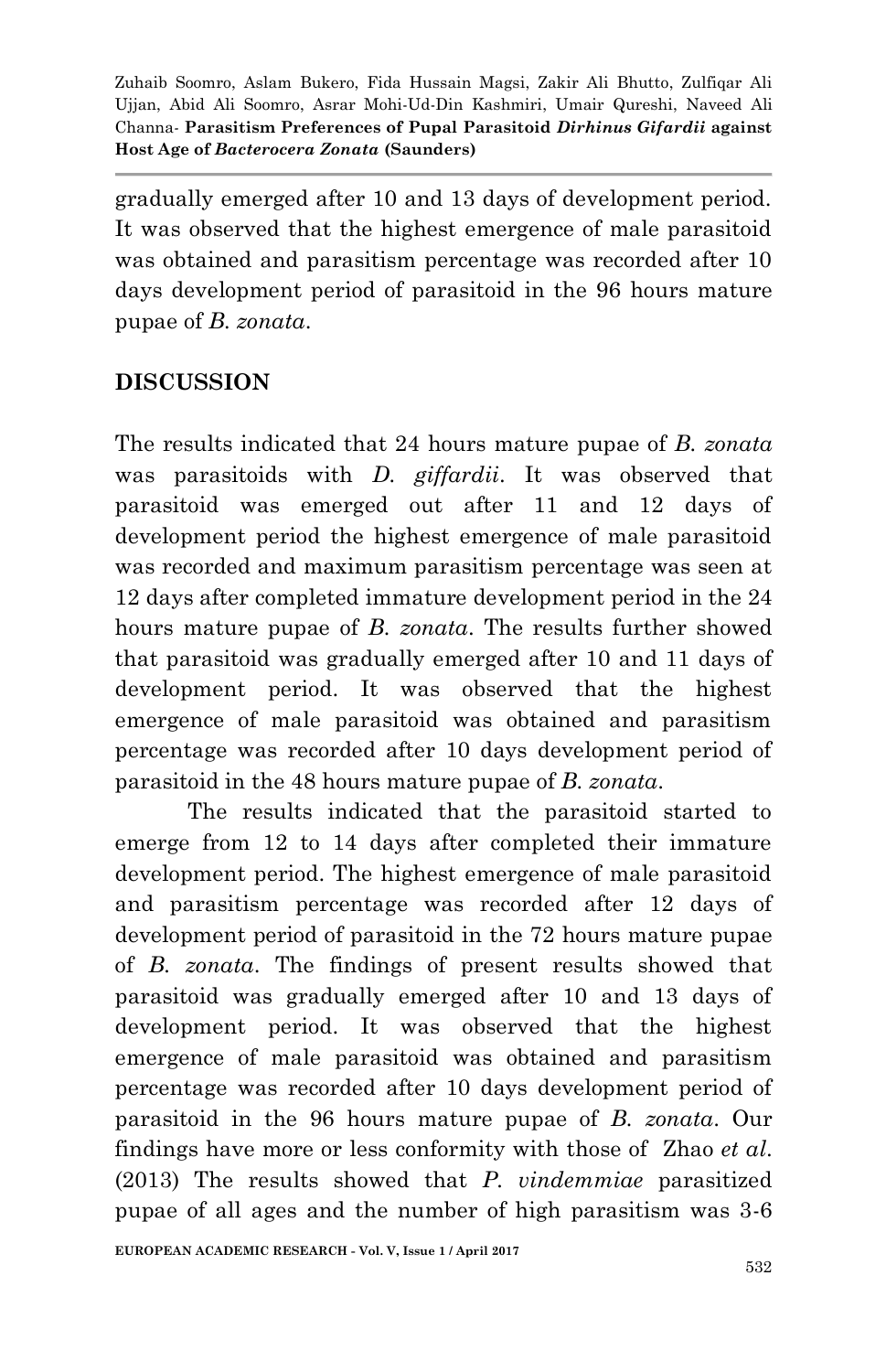days mature pupae. The development time of parasitoid increased significantly in 3-6 days mature host compared to other ages groups. The host mortality rate decreased with increased host age. Male progenies developed more rapid than female and matureer host pupae produced a higher proportion of males. Adult longevity *P. vindemmiae* offspring were not affected by age enclosures. According to the results 3-6 days mature pupae *B*. *dorsalis* are suitable host age for *P. vindemmiae* and can be used to increase the mass culture. Naveed *et al*. (2014) reported that the maximum parasitism were observed on 3 days mature pupae and respectively detected up to the 5 to 6 days age of the pupae on both Species of flies and parasitization was not observed from 7 day onwards. These studies suggested so as to the parasitoids *D. giffardii* must be terminated after the age of 15 days for superior mass rearing. Liang *et al.* (2015) reported that the maximum parasitization was seen on host pupae of 4 and 5 days mature surveyed by 2 and 3 days mature pupae. The normal appearance period for both sexes were significantly heights in 6 to 7 days mature pupae than in the immature periods of hosts. These consequences suggest that *S. endius* and most of the tephritids are best partners for the biological control against fruit flies by releasing parasitoids. Sarwar *et al* .(2015) reported that *B. zonata* 24 hours mature host pupae were relatively more suitable for the highest parasitism and offspring production of *D. giffardii*. The completion of these results ought to help get better the mass rearing of parasitoids and the effectiveness releases of biological control agents for control of *B. zonata* in orchards plantations.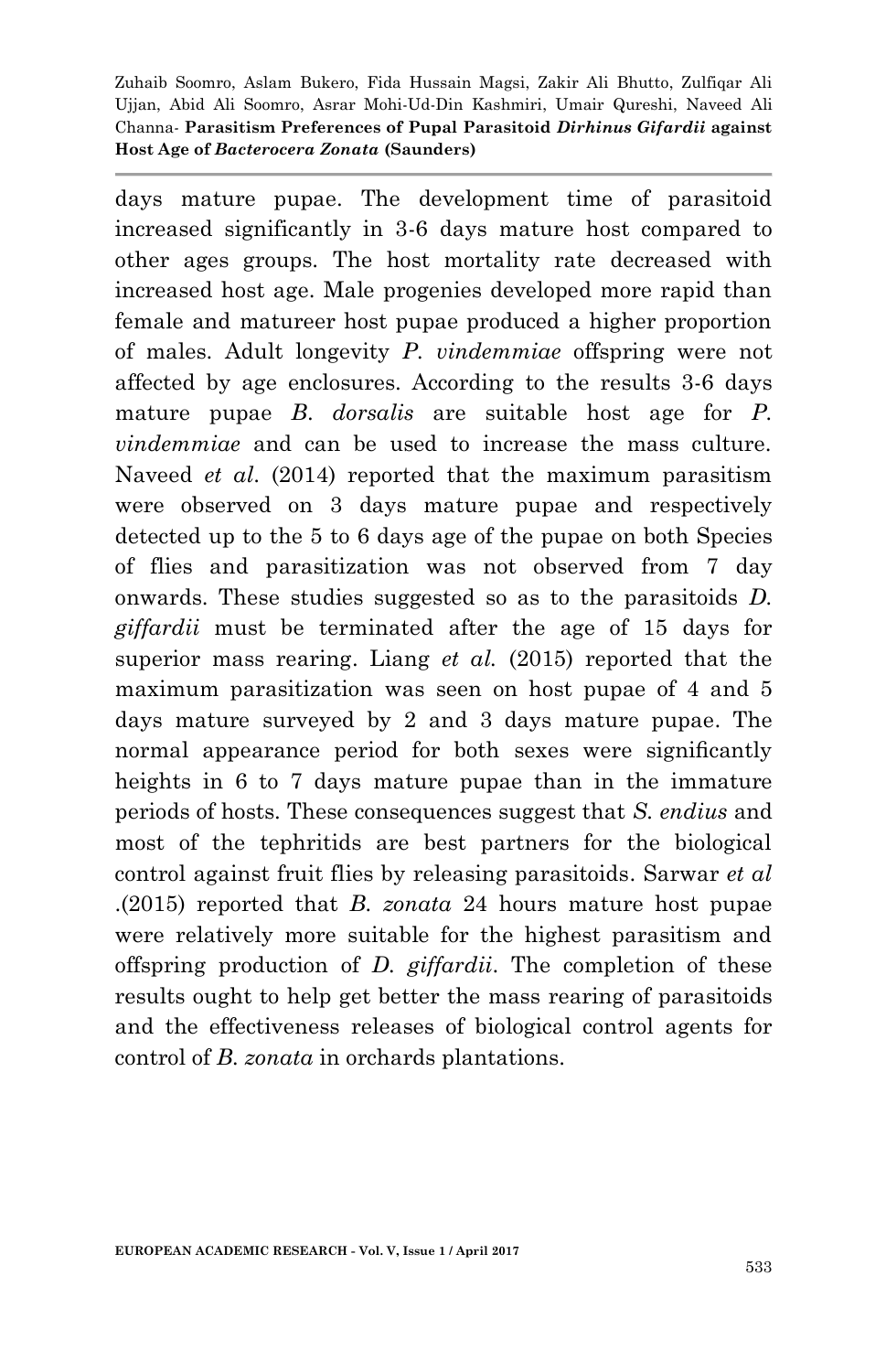#### **Literature cited**

- 1. Bennett, F. D and F.A Squire. 1972. Investigations on the biological control of some insect pests in Bolivia PANS (Pest Articles and News Summaries) 18:459-467.
- 2. Christenson, L. D. and R. H. Foote. 1960. Biology of fruit flies. Annual review of entomology. 5: 171–192.
- 3. De Meyer, M.M, P Robertson, and M.W Mansell. 2010. Ecological niche and potential geographic distribution of the invasive fruitflyBactrocerainvadens (Diptera: Tephritidae).Bull Entomol Res. 100 (1): 35-48.
- 4. De, Bach, P. 1964. Biological control of insect pests and weeds, Chapman and Hall, London.
- 5. Dresner, E. 1954. Observations on the biology and habits of pupal parasites of the oriental fruit fly. Proceedings of the Hawaiian Entomological Society. 15: 299–310.
- 6. Grenier, S. 2000. Rearing in artificial conditions as a tool for physiological or behavioural studies of egg parasitoid insect. Proceedings XXI International Congress of Entomology, Iguacu, Brazil: 389 (1541)
- 7. Iwahashi, O. and W. Routhier 2001. Aedeagal length and its variation of the peach fruit fly, *Bactrocera zonata* (Saunders) (Diptera: Tephritidae), which recently invaded Egypt. Applied Entomology and Zoology. 36: 13– 17.
- 8. Joomaye, A.N., N.S. Price and J.M. Stone house. 2000. Quarantine pest risk analysis of fruit flies in Indian Ocean: theof *Bactrocera zonata*. Proc. Indian Ocean Commission regional fruit fly Symposium. pp. 179-183.
- 9. Mohamed, A.A and F.A. Abdel-Galil, 2008. Infestation predisposition and relative susceptibility of certain edible fruit crops to the native and invading fruitflies (Diptera: Tephritidae) in the new valley oases, Egypt." Ass. Univ. Bull. Environ. Res. 11 (1):89-96.